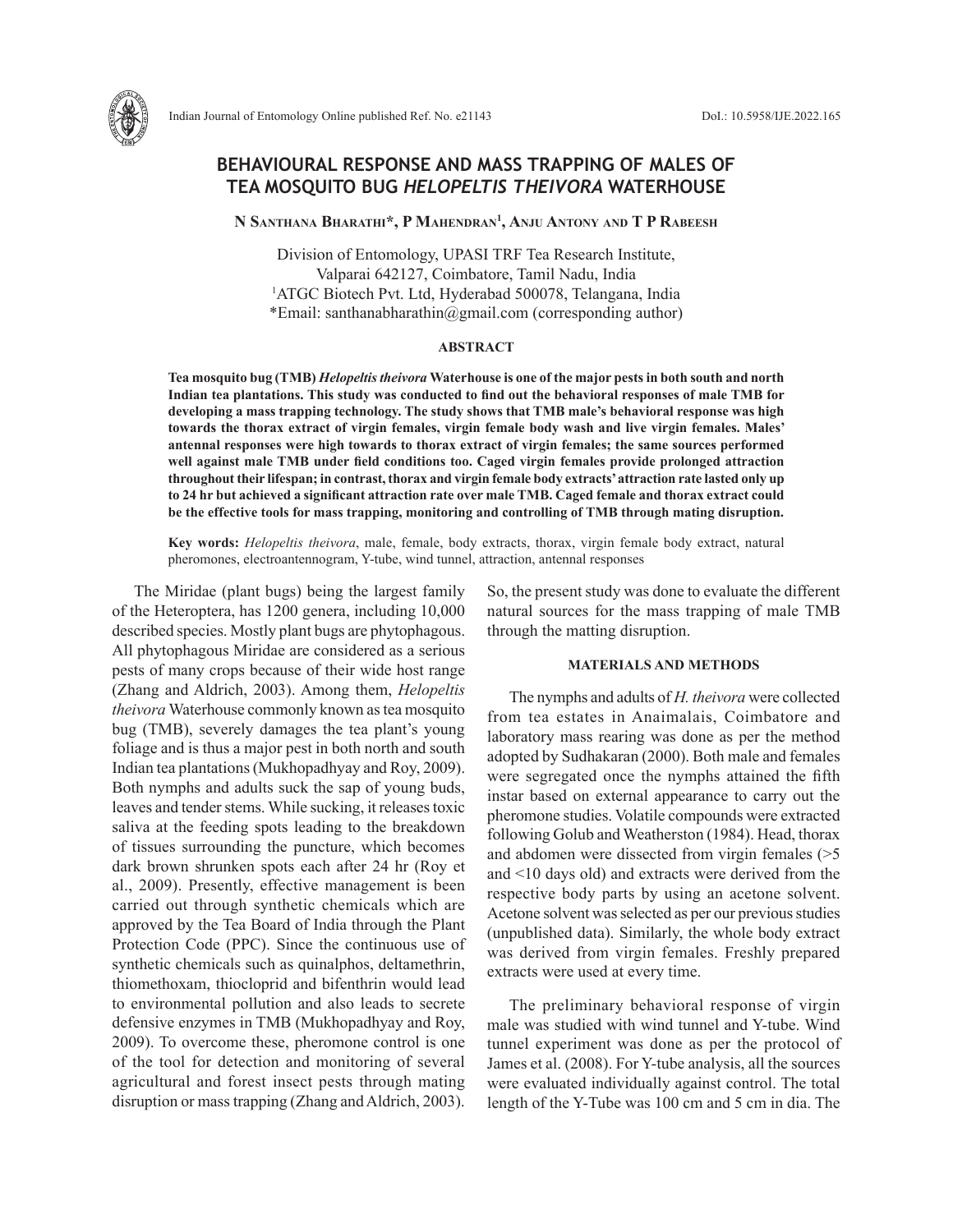wooden cube was filled with 100 µl of volatile extract then covered with aluminium foil and kept in one arm and another arm was contained an empty wooden cube which considered as a control. Virgin male was introduced into the base arm (insect releasing arm). Activated charcoal-filtered air was provided @ 0.5 ml/ sec to both arms. The treatment setup, replications and data collections were similar as in the wind tunnel experiment. During the study, the room temperature was  $21\pm1\degree$ C. Male's distance travel was calculated with the formula (given below), and electroantennogram (EAG) studies done as per the protocol of James et al. (2008).

Male's travelled distance at end of the experiment

\nMale's distance travelled 
$$
\% = \frac{x}{100}
$$

\nTotal length of the wind tunnel / Y-tube

All the field evaluations were done at the UPASI Experimental Farm (10°16'11.2''N 76°57'56.6"E), UPASI TRF Tea Research Institute, Valparai, Coimbatore. The field contains mixed tea clones with the planting spacing of 1.20 x 1.20 m; and  $3<sup>rd</sup>$  and  $4<sup>th</sup>$ year fields were selected with the study done during southwest (SW) and northeast (NE) monsoons of 2019. Initially, the TMB infestation was recorded as per the Standard Operating Protocol (SOP) of UPASI TRF TRI. Based on the results, highly TMB infested fields (> 30%) were chosen for further field studies. A newly emerged female was kept separately inside the nylon meshed cage (45x 30x 30 cm) and tied on above the tea shoots. The stalks of tea shoots were provided as food and the same was changed every day. The numbers of males attracted during the lifespan of the adult were recorded and attracted males were collected using long glass test tubes every day. Each treatment contains a single virgin female, replicated five times at five different fields. The gum trap method was adopted for field studies of volatile extracts. A 100 µl of each extract was separately loaded in a wooden cube then the cube was covered with aluminium foil and kept over the gum layered on the polytene cover in the yellow plastic board (30  $\times$  30cm). Both gum and plastic board was obtained from the Fine trap Pvt. Ltd., India. A small tear was made over the aluminium foil while keeping it on the yellow plastic board. Due to the nocturnal behaviour of TMB, the traps were kept at evening time i.e*.* 5.30 pm. Attractive efficiency was noted every 24 hr until achieving the attractive rate of zero. Each treatment replicated five times at five different fields. All obtained data were subjected to one way ANOVA and independent T-test was performed on each sources

between the wind tunnel and Y-tube using SPSS v16.0 software. Results with  $p<0.05$  were considered as statistically significant.

### **RESULTS AND DISCUSSION**

The male TMB's behavioral response was high towards to the thorax extract of virgin female and virgin female body extract in both wind tunnel and Y-tube. On the other hand, the males' responses were very low and sometimes nil to the head and abdomen extracts of virgin females. Males initially show some antennal behaviour like up and down movement for 5-10 min then few males approach the sources by slow and fast walking; some of them proceed with flight to reach the source and also shows wings opening and vigorous antennal movement in inside the wind tunnel. Similar observations were made on Y-tube. Once the source was identified, the males proceed both walking and flying towards the source. But due to space restriction for flying, it prefers walking rather than the flying. Among the tested sources the thorax extract and virgin female body extract were attracted 88 and 87% of males respectively in wind tunnel (Fig. 1); and males took 25 min to reach the source. Similarly, the same sources were found to achieve 94 and 93% of attractive rate, respectively in Y-tube studies and took 30 min to reach the source (Fig. 2). Both the extracts viz*.,* thorax and virgin female body extract achieved significantly high attractive rate compared to other sources. The attractive rate of the virgin female body extract was significant in both wind tunnel and Y-tube studies ( $F= 5.93$ ; d $f=1$ ; p<0.05) while the thorax extract attractive rate was not



Fig. 1. Results of male responses to the various sources in wind tunnel. Bar diagram with error bar indicates mean  $\pm$  SE of ten replications. Means followed by the same letter are not significantly different at 5% level by DMRT. (A=Live female TMB; B=Virgin female body extract; C=Head extract; D=Thorax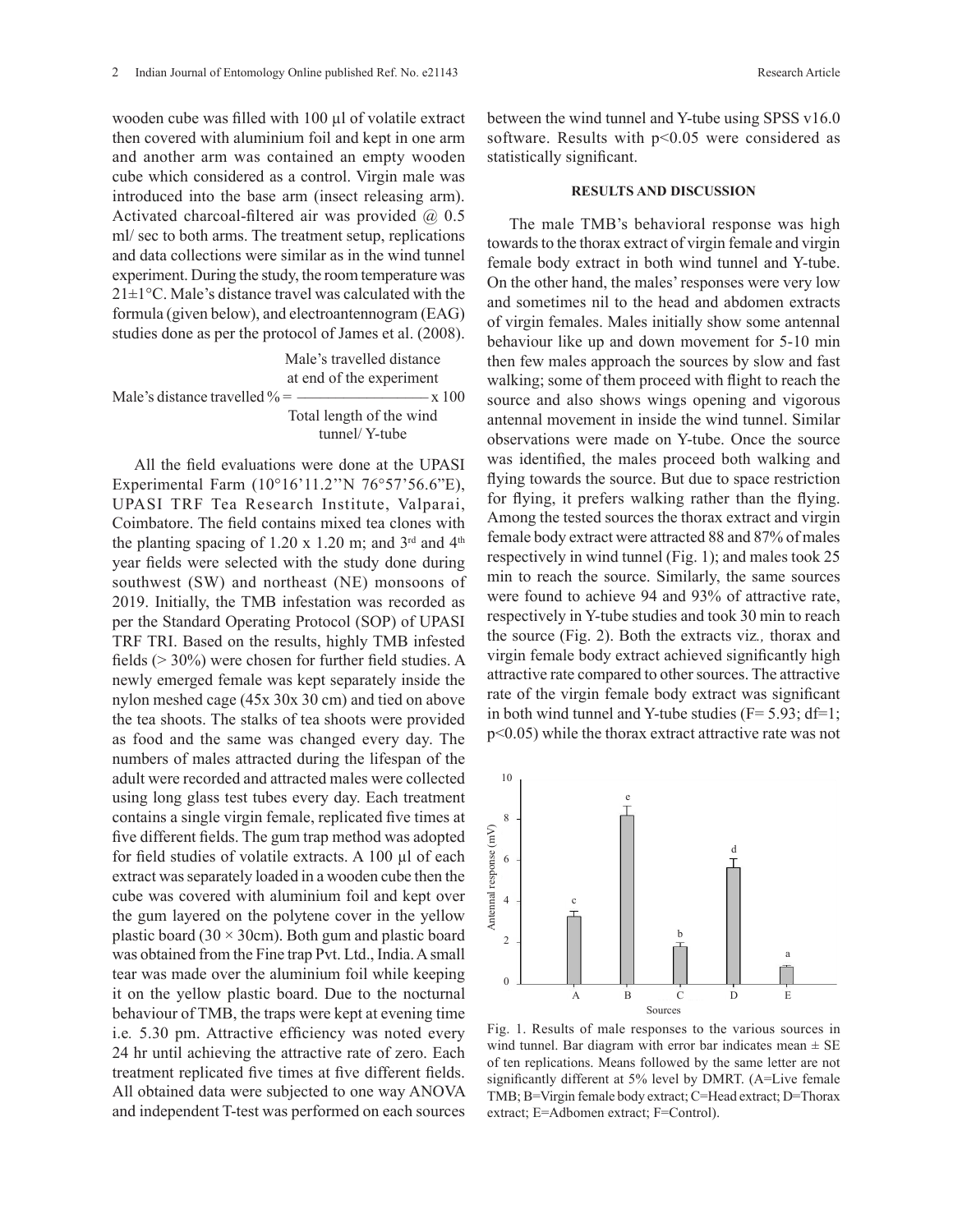Behavioural response and mass trapping of males of tea mosquito bug *Helopeltis theivora* waterhouse 3 N Santhana Bharathi et al.



Fig. 2. Results of male responses to the various sources in Y-Tube studies. Bar diagram with error bar indicates mean  $\pm$  SE of ten replications. Means followed by the same letter are not significantly different at 5% level by DMRT. (A=Live female TMB; B=Virgin female body extract; C=Head extract; D=Thorax extract; E=Adbomen extract; F=Control).

significant indicating that males' behavioral responses were always same towards to the thorax extract. The comparison of attraction rate between the Y-tube and wind tunnel analysis shows that the male's attraction was not significant towards to the sources such as live virgin female, virgin female body extract and thorax. However, a significant attraction was noted in head extract (F=4.33; df=18;  $p<0.001$ ) and abdomen extract  $(F=10.01; df=18; p<0.001)$  in Y-tube and wind tunnel analysis.

In EAG studies also revealed that males' antennal response were high towards the thorax and virgin female body extracts (8.17 and 5.65 mV, respectively). Head  $(3.28\pm 0.25 \,\mathrm{mV})$  and abdomen  $(1.81\pm 0.18 \,\mathrm{mV})$  extracts of virgin females were achieved with low male antennal response (Fig. 3). These preliminary results indicate that *H. theivora* females produce sex pheromones and releases to attract its males. These results are on par with the previous study done by Sudhakaran et al. (2000); also other mirid species when identified as female produced sex pheromones such as those of cocoa capsid *Distantiella theobromae* (King, 1973), the green apple bug *Lygocoris communis* (Boivin and Stewart, 1982), the mullein bug *Campylomma verbasi* (Smith et al., 1991), the apple brown bug *Attactotomus mali* (Smith and Gaul, 1994), *Phytocoris relativus* (Millar et al., 1997), *Phytocoris californicus* (Millar and Rice, 1998) and *Lygus hesperus* (Ho and Millar, 2002).

In an infield caged study, a live virgin female started to attract males on an average of 3-4 days after the emergence of an adult; an average of 206 males



Fig. 3. Antennal response of virgin male TMB to different body extracts. Bar diagram with error bar indicates mean± SE of five replications. Means followed by the same letter is not significantly different at 5% level by DMRT. (A=Head extract; B=Thorax extract; C=Abdomen extract; D=Virgin female body extract; E=Control).



Fig. 4. Attractive efficiency of different sources against the TMB males under field conditions. (A=Virgin female body extract; B=Head extract; C=Thorax extract; D=Abdomen extract; E=Control).

was trapped and a single virgin female can attract a maximum of 220 males during their maximum lifespan of 30 days. Insect life span also varied during the study period; maximum and minimum lifespans were observed at 33 and 28 days, respectively. The caged virgin females attracted 7.6 males/ day during their attractive period (Fig. 4). Boivin and Stewart (1982) observed that unmated female of *Lygocoris communis* attracted males up to 15 days, which later decreased sharply. In the present field studies, an exponential attractive rate was noted between 8- 24 days. The attractive rate declined after the 25<sup>th</sup> day and reached nil before the death of the female. Yasuyo et al., (2007) stated that the young unmated females captured more males than the old females and they assumed that old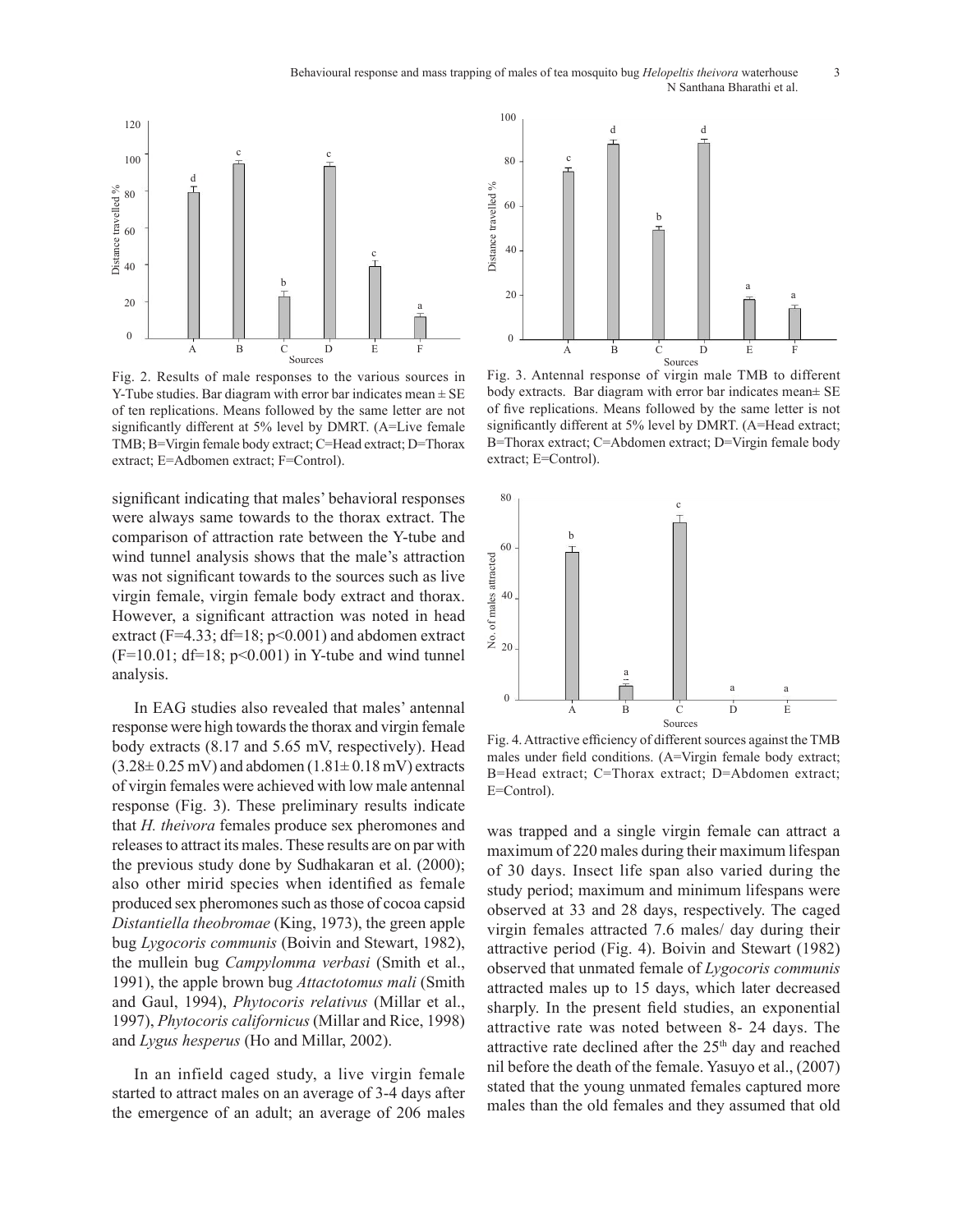females were reduced or stop the pheromone release. In the present study, the attraction of males decreased as per the age of the female. There might be a positive correlation between age, pheromone release and attractions. Moreover, the insects release an extremely low quantity of pheromones from a few nanograms to micrograms/ unit time (Sunil et al., 2014; but the caged virgin female was able to release constant amount of pheromones throughout its lifespan. This may be the reason for attracting more males than other sources. Furthermore, nymphs of *H. theivora* and other insects' attraction was not noted during the caged study. This indicates that female *H. theivora* attracts only the same species of males.

In the gum trap method, the thorax extract alone attracted a maximum of 81 males within 24 hr; thorax and virgin female body extracts attracted 70 and 58 males, respectively. Its attractive rate lasted for up to 24 hr and a very minimum or nil attractive rate was observed later (Fig. 4). The head extract results were on par with nil attractive treatments such as abdomen and control. It indicates that pheromone secretion and release is present in the thorax region of the *H. theivora.* However, pheromone secreting gland's location varied with insect orders, most of these such as Lepidoptera, Diptera, Blattodea and Coleoptera secrete their pheromone at the base of the abdomen; and in

contrast, some insects such as cockroaches, phasmid, hemipteran bugs, scorpion flies, carabid beetles, tenebrionid beetles, and ants produce their pheromone at the thorax region (Elofsson and Lofqvist, 1974); and female orthopterans such as *Poecilocerus pictus*  and *Taeniopoda eques* (Gupta, 1978), the bagworm moths, *Kotochalia junodi* Heyl. (Bosman and Brand, 1971), *Thyridopteryx ephemeraeformis* (Leonhardt et al., 1983), the male ant lion, *Euroleon nostras* (Elofsson and Lofqvist, 1974), *P. relativus* (Millar et al., 1997) and *Pityogenes chalcographus* (Birgersson et al., 1990) produced their pheromones at the thorax region. The present study reveals that *H. theivora* also produce their sex pheromones at the thorax region and it might be located at the metathorax region.

From the present observations, eventhough the caged female gave a prolonged efficiency and attracted more males than other sources, it required an average of 27 days. Similarly, the thorax extract alone could attract an equal number of males within 2.9 days when compared with caged female. Based on the study, both caged female and thorax extract has the potential to attract males in both laboratory and field conditions (Fig. 5, 6). Both the methods can be used for monitoring of the TMB as well as its control through the mating disruption. So far there is no report on the parthenogenesis in TMB. Hence, females require males



Fig. 4. Attractive efficiency of caged virgin females against males under field conditions Fig. 5. Attractive efficiency of caged virgin females against males under field conditions



Fig. 5. Male TMB's antennal responses to virgin female body parts' extracts (head, thorax, abdomen). Fig. 6. Male TMB's antennal responses to virgin female body parts' extracts (head, thorax, abdomen)